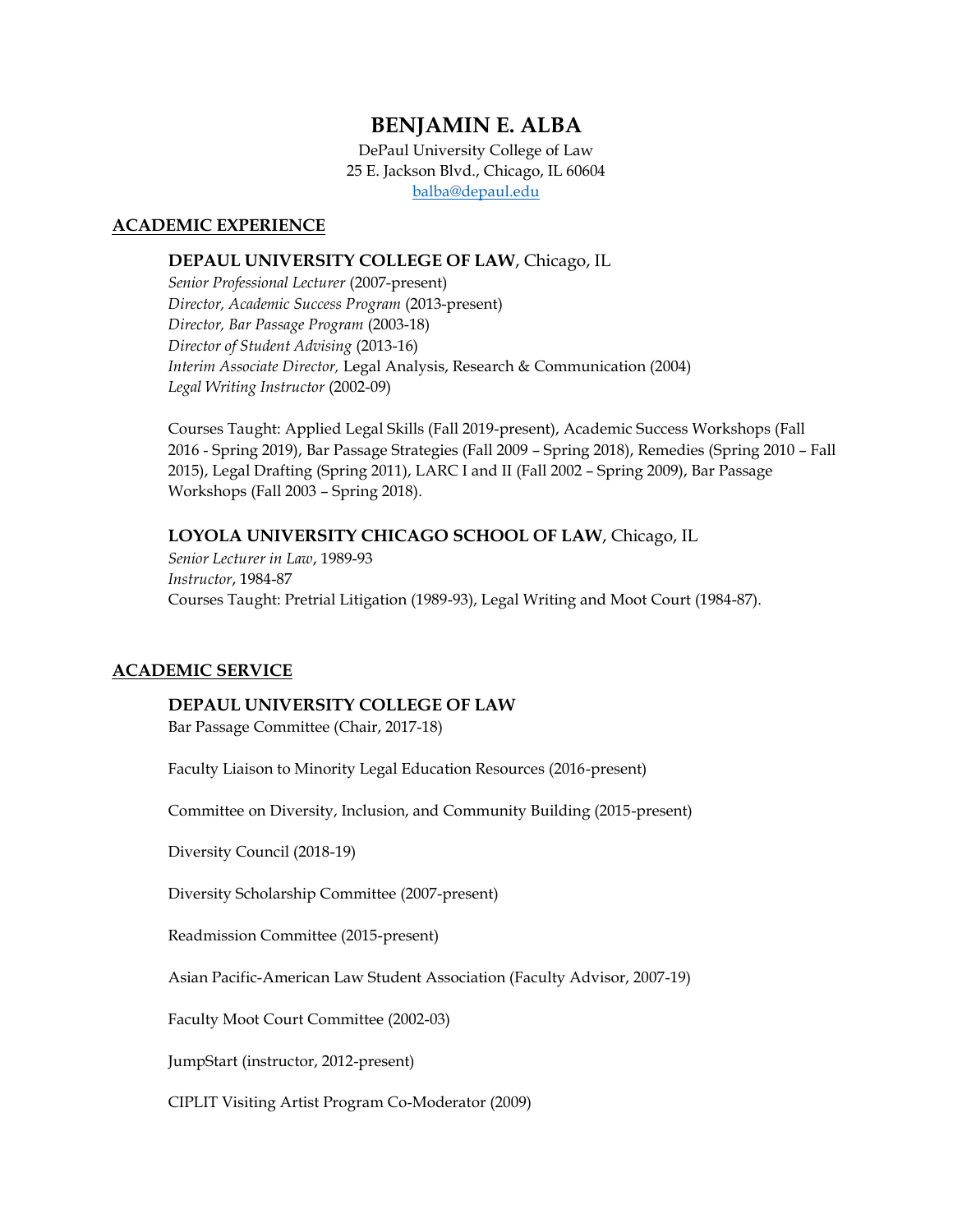Council on Legal Education Opportunity (Legal Writing Instructor, Summer 2004)

College of Law Admissions Student Recruitment (Mock Class Instructor/Panelist/ Presenter, 2004-present)

# **LOYOLA UNIVERSITY CHICAGO SCHOOL OF LAW**

Conference of Midwest Association of Pre-Law Advisors (Panelist, 1993)

# **ACADEMIC CONFERENCES, PRESENTATIONS, and PUBLICATIONS**

*Faculty Presenter*, DePaul University Teaching Commons/Teaching and Learning Conference, "Team Up with Your TA: A Late-Night TV Approach to Teaching Skills Courses" (April 17, 2009).

*Faculty Panelist*, Vincent Vitullo Ethics and Professionalism Seminar, Panel on Civility (June 2011, Chicago).

*Co-Presenter*, Central States Regional Legal Writing Conference, "Bridge Over Troubled Writers: Using Teaching Assistants to Connect Real World Skills to the LRW Classroom (September 2011, Chicago).

*Publication:* "Team Up with You TA: Incorporating Elements of Late-Night TV into the LRW Classroom," SSRN abstract ID 1943706 (April 18, 2011).

# **PROFESSIONAL EXPERIENCE**

**SNECKENBERG, THOMPSON & BRODY, LLP**, Chicago, IL *Of Counsel* (2002-15); *Partner* (1990-2002); *Associate* (1983-89).

Trial and appellate practice (plaintiff and defense) in Illinois state and federal courts. Practice areas included insurance (defense and subrogation), personal injury, wrongful death, professional negligence, civil rights, products liability, administrative review, alternative dispute resolution. Tried 26 cases to verdict (16 as sole or first chair), of which two involved severe personal injuries and exposures in excess of \$1 million. Directly involved in writing 18 appeals in state and federal appellate courts. Resident editor for numerous briefs drafted by firm partners and associates. Hired and supervised law clerks, associates, and support staff.

*Certified Arbitrator*, Circuit Court of Cook County (1990-2015).

*Co-Author*, chapter of *Insurance and Litigation Implications of the Chicago Flood of 1992* for the Illinois Institute for Continuing Legal Education (1993).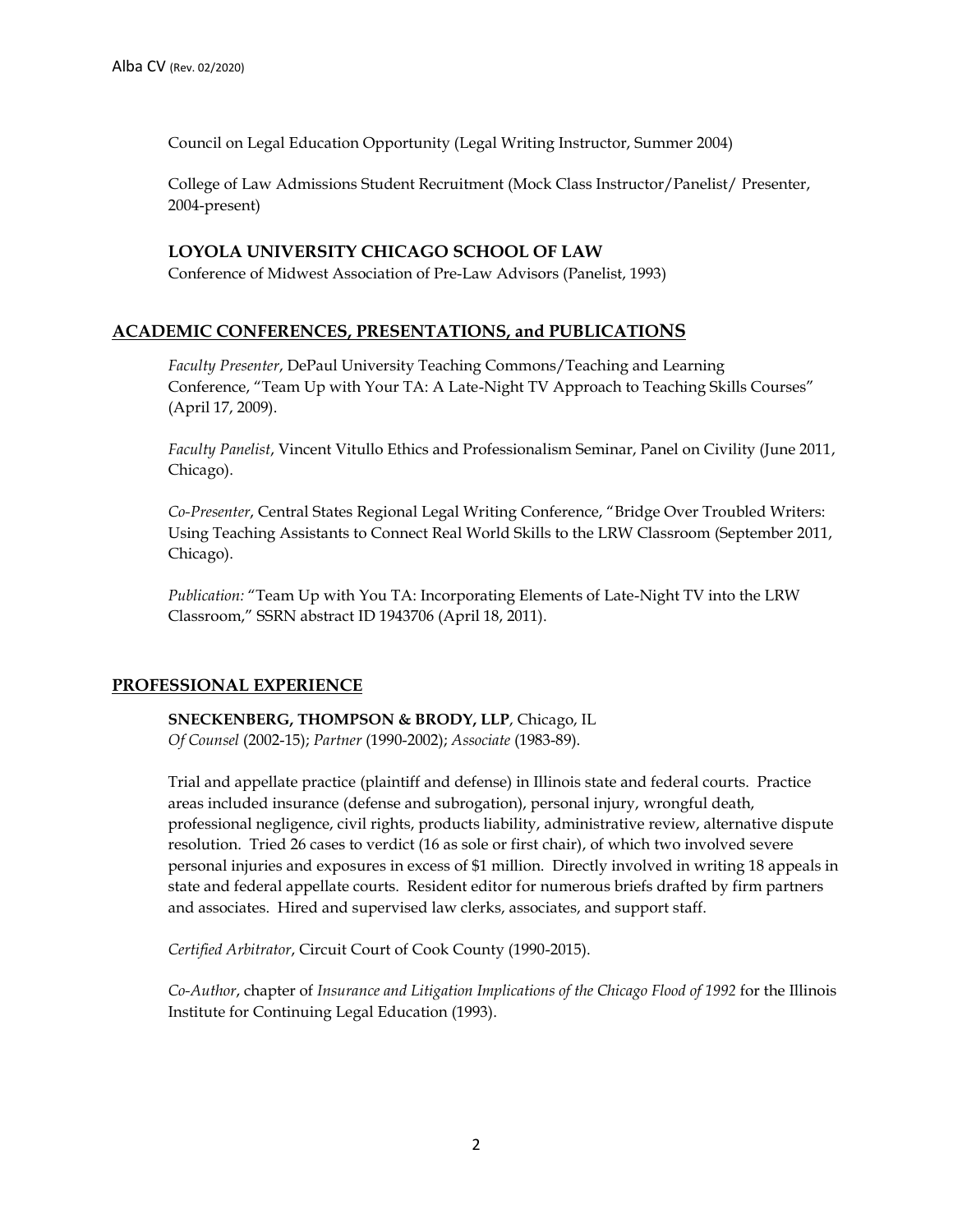# **EDUCATION**

# **LOYOLA UNIVERSITY CHICAGO SCHOOL OF LAW**, Chicago, IL

J.D., 1983 Leadership and Service Award; Legal Writing/Moot Court Teaching Assistant; First-Year Student Advisor; Assistant, Chicago Street Law Project.

### **DEPAUL UNIVERSITY**, Chicago, IL

B.S. in Psychology, 1979, *with highest honor* Psi Chi, William James Award for Creativity in Psychology; Grading Assistant, Mathematics Department.

# **COMMUNITY SERVICE**

*Chair*, Grant Park Conservancy Board (2003-present).

*Board Member*, Grant Park Advisory Council (1997-2015).

St. Vincent de Paul Parish: Finance Commission (1994-2002), Parish Council (1988-92); Director/pianist, Contemporary Choir (1977-84).

# **POPULAR CULTURE PUBLICATIONS**

*Inventing Late Night: Steve Allen and the Original Tonight Show* (Prometheus Books, hardcover, 2005).

Author of liner notes for several albums Andy Williams, including *Andy Williams' Greatest Hits: Live from the Moon River Theatre* (Laserlight 1994), *Andy Williams Live: Treasures from His Personal Collection* (Concord 2001), and *"Butterfly" and Other Great Hits of the 1950s* (Barnaby 2011).

# **POPULAR CULTURE MEDIA**

Have given over 100 radio, television, and print interviews relating to *Inventing Late Night: Steve Allen and the Original Tonight Show*:

# **Radio Interviews**

*The Sunday Papers with Rick Kogan* (WGN, Chicago, IL, 9/26/04 and 11/13/05).

*Talk of the City* (KPCC, Pasadena, CA, 10/28/05).

*Holder at Night* (CJAD, Montreal, Canada, 10/28/05).

*Good for Life* (KPKF, Los Angeles, CA, 11/1/05).

*The Alex Bennett Show* (Sirius Satellite Network, 11/18/05).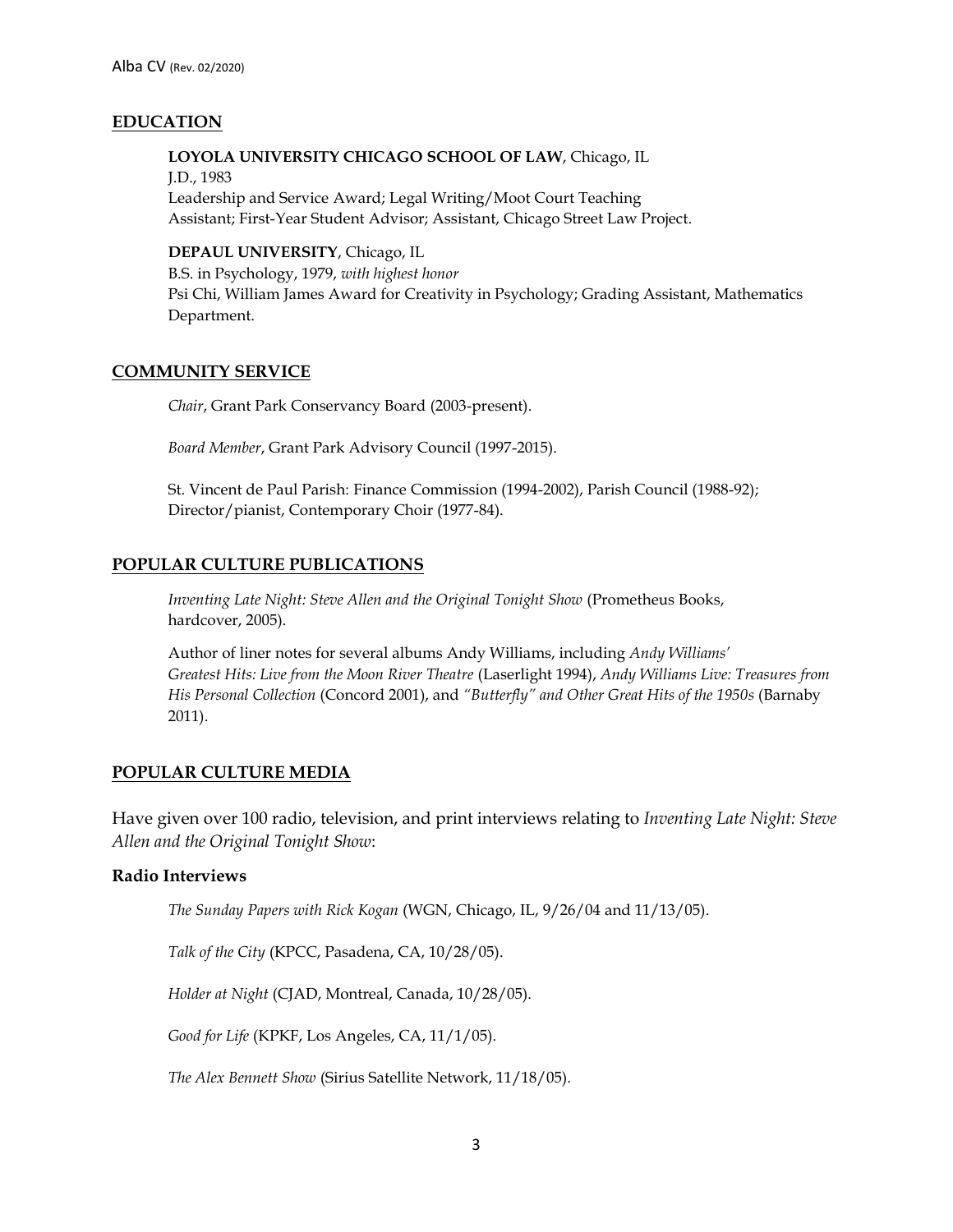*The Saturday Radio Special with Bob Sirott* (WCKG, Chicago, 12/3/05).

*Extension 720 with Milt Rosenberg* (WGN, Chicago, IL, 12/2/05).

*Beyond Words* (KCLU, Santa Barbara, CA, 1/7/06).

*Gary O'Brien and Friends* (WDWS, Champaign, IL, 1/25/06, 3/29/06, 9/25/06, 12/13/06, 9/26/07, 7/29/08).

*The Gary Owens Show* (Music of Your Life syndicated network, Hollywood, CA, 08/06).

*Entertainment USA* (USA Radio Network, 9/25/06).

*The Jenn & Joe Show* (CFUN, Vancouver, BC, 9/27/06).

*The Steve Cochran Show* (WGN, Chicago, IL, 11/6/06).

*The Nick Digilio Show* (WGN, Chicago, IL, 9/19/09, 4/18/14).

*DePaul Authors Series* (Radio DePaul, Chicago, IL, 3/18/11).

*The Bill Leff Show* (WGN, Chicago, IL, 9/27/12, 12/12/12).

*Sirott & Murciano* (WGN, Chicago, IL, 9/27/13).

*Bill Leff & Wendy Snyder* (WGN, Chicago, IL, 2/13/14).

*The Dave Sims Show* (Radio DePaul, Chicago, IL, 7/18/17, 10/21/98).

#### **Television Interviews**

*Chicago Tonight* (WTTW, Chicago, IL, 11/1/05).

*Between the Lines with Barry Kibrick* (KLCS, Los Angeles, CA, 11/4/05 and 1/9/08).

*Connie Martinson Talks Books* (Adelphia Cable, Van Nuys, CA, 11/7/05)

*Money for Breakfast* (Fox Business Channel, 7/24/08).

# **Speaking Engagements**

Dutton's Bookstore book signing with Jayne Meadows (Beverly Hills, CA, 11/4/05).

Vroman's Bookstore book signing with Jayne Meadows (Pasadena, CA, 11/6/05).

Roundtable West Book Club talk with Jayne Meadows (Beverly Wilshire Hotel, Beverly Hills, CA, 11/7/05).

Barnes & Noble DePaul Center book signing (Chicago, IL, 11/17/05).

Independent Writers of Chicago lecture (Chicago, 3/14/06).

Center for Inquiry-West presentation and book signing with Jayne Meadows (Steve Allen Theater, Hollywood, CA, 7/16/06).

Columbia College Chicago: *History of Television* guest lecture (Chicago, IL, 10/17/06).